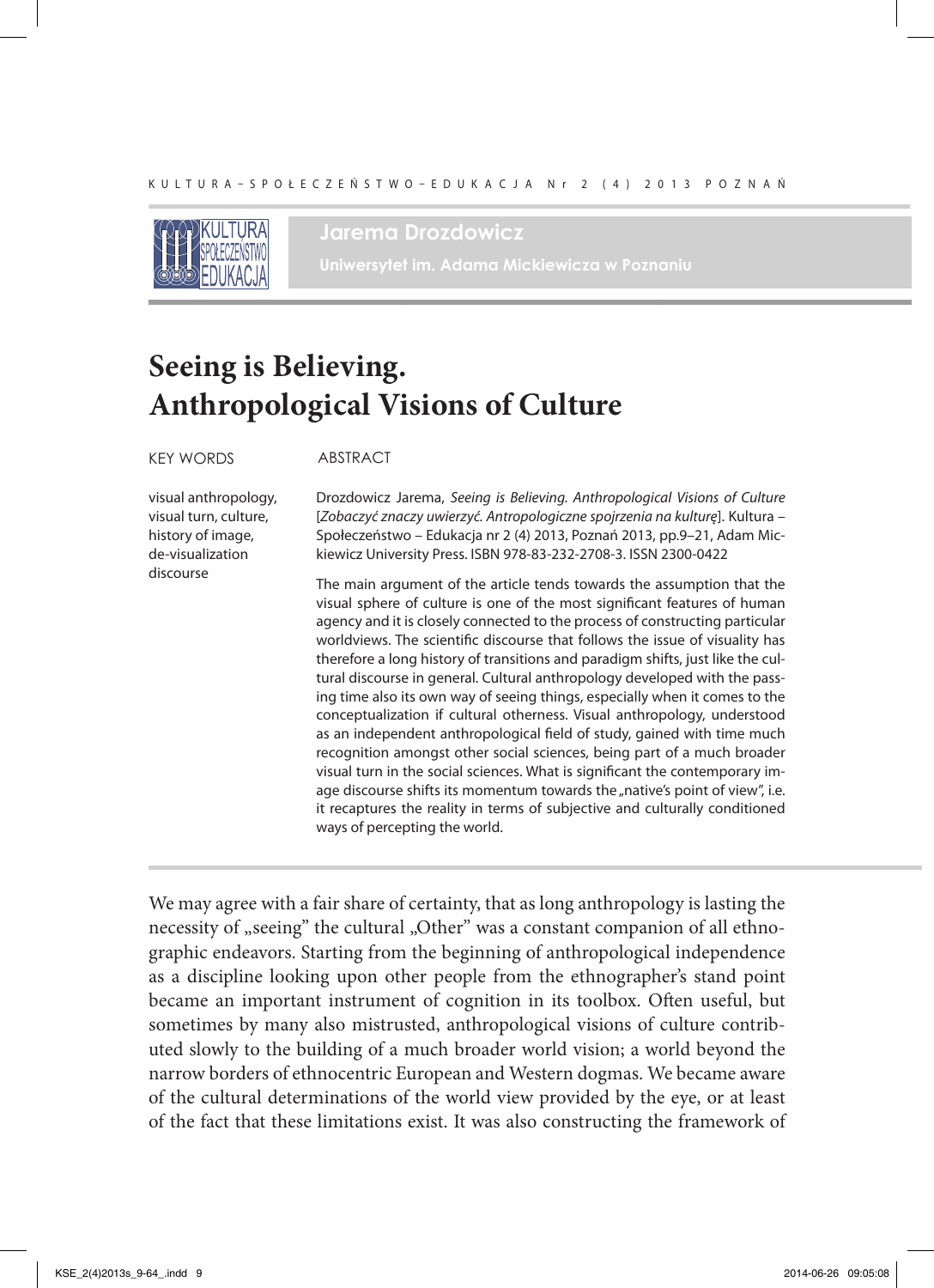our worldviews through visualizations of the cultural horizon we share, as well we attempt to implement it to others. Therefore, the visual aspect of anthropology is the foremost significant factor in understanding how anthropology is contributing to the emergence of a fragile grid of cultural relations, which make the foundations of socio-cultural praxis. Visualization of culture within the anthropological paradigm is also based upon the assumption, that culture is characterized by the category of difference and the visual aspect of that inner differentiation is the first to be pointed out in the situation of cultural contact.

The gaze is in this context simultaneously an act of speech. We give names to things and people in the very moment we see them. We give shape to what is culturally indifferent and put light in what is obscure. By exposing the picture of the Other to our eyes we develop a specific image by using anthropological knowledge as our symbolic camera. However, the anthropological lens are using harsh light, but a soft focus, to recall the book title by James Peacock (see: Peacock, 2004). Just like the basic rule of photography, the smaller the aperture the larger is the depth of field, anthropology is using its specific optics to gather the vast amount of forms of human cultures in order to get in focus its object in the broad context it is functioning on every day basis. No matter if we speak of exotic customs, rituals, clothes, art, the way people look or behave, our eyes are the most important tool in the recognition of otherness in the first place. As other senses follow, we slowly build up the picture of the whole – someone who does not share the culture of our own. The Other is taken into account either through its aesthetical similarity or the lack of it; through implementing our judgment of taste onto structures of values not necessarily covering those shared by ourselves. In that case the category of aesthetic difference is turning into a culturally conditioned axiology. Even more, these esthetic concepts are sometimes being translated into natural categories, that is the concept of race and racial differentiation of human populations. By combining nature and culture our visuality is ordering the Other into an ontology of the senses. The oppositions emerging from that process had been put for a long period of time into terms such as high culture and low culture, civilization and savagery or simply beauty and ugliness.

If we take classical anthropology and its origins as a product of the transitions in Western thought we may also trace back the complex process of visualization of ethnographic knowledge. This process took shape in the midst surrounding the birth of modernity, but it certainly didn't started in the modern age. Cultural curiosity inspiring the collecting of exotic artifacts, or delivering the Other to western societies through graphic representations, such as paintings or sketches, was present from the very moment Europeans had acknowledged the fact, that their own position is not in the center of the universe, but they are just one of many civilizations inhabiting the known world. For ancient Greeks, just like for example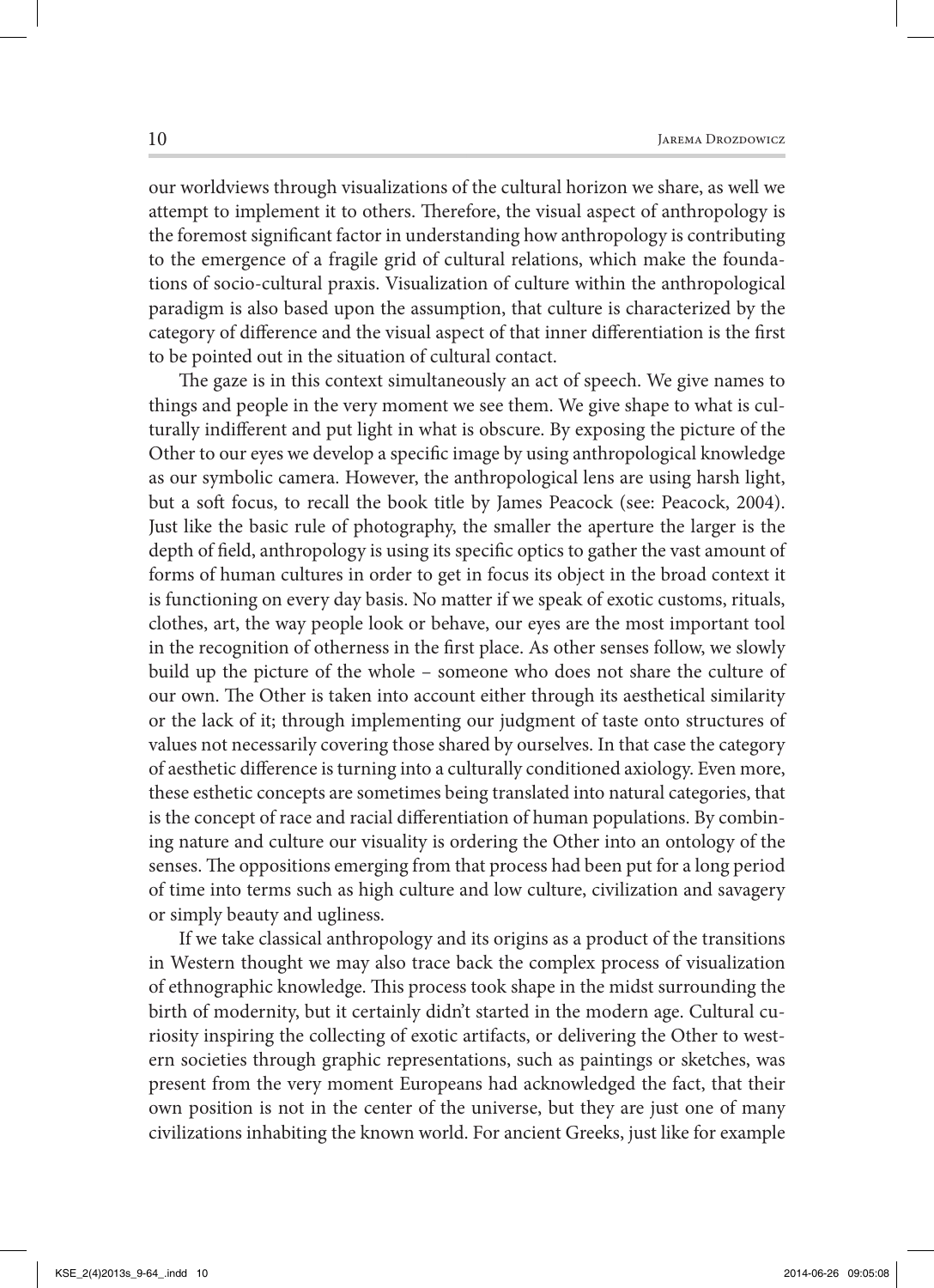Herodotus, describing the societies of the Middle East and the Mediterranean was as much important as picturing Greek military victories over the Persians in the form of bas-reliefs. Ancient art wasn't regarded as dead representation of a living reality. Pictures were brought into life through the addition of a specific socio-cultural and political praxis (i.e. rituals) emphasizing Greek success as a moral and in consequence a cultural victory over the barbaric hordes. Thus the visual aspect of culture was in that case dependant on all other spheres of human cultural agency. It was a part of a vast spectrum of cultural actions, undertaken with to bring it closer to the viewer's experience of it. A pure and sterile image was virtually non-existent without the praxis, that had put it in motion. Ancient art had delivered people a needed relevance to the reality, that was surrounding them. In consequence, culture was back then visual in the strict sense of the term. It couldn't be deprived of its visual aspect by putting pictures into the framework of art understood as an abstract set of esthetical ideas and norms. Everything could be seen and looked at by adding our own life experience to the given image and immediately could be grasped by the viewer as reality itself. The distinction between what is real and what is depicted was drawn according not to the ideology behind the image (or the discourse as we would say nowadays), but through the things portrayed. Gods, heroes or other mythic figures represented through ancient art were part of every day life just as any other personas. Their influence on the way people make their choices, how they act and what they do was essential in comprehension of their world view.

As well Europe in the Middle Ages, although rejecting most of ancient aesthetic traditions, did not differ much in that matter. Religion became an instant key to all questions and was regarded as the only source of reality, including visual perception. Even the word of God had to be translated into pictures in order to bring it closer to the masses, when we take into account the low literacy in that time. Religious passion depictured in the church paintings did make people of that time believe, that the final judgment will be brought upon the wicked, sinners, savages, pagans or simply non-Christians. Their only sin was not being us, but the Lord's punishment for being different was certain. There could be only one God, one Church and one valid civilization - a Christian dominion fighting an eternal struggle with infidels. The cultural basis for this assumption was drawn from a single and unquestionable source – the Holy Bible, or to be more specific – the Church's interpretation of it. Historical events that followed (Protestant revolution for example) showed that even this source could be misleading. On the other hand, Catholic Church deprived of its former political power maintained its cultural influence in the next ages shaping the anthropological concept of man and culture in strictly religious terms. Of course the cultural discourse of the Middle Ages and the years after was not anthropological in the contemporary sense of the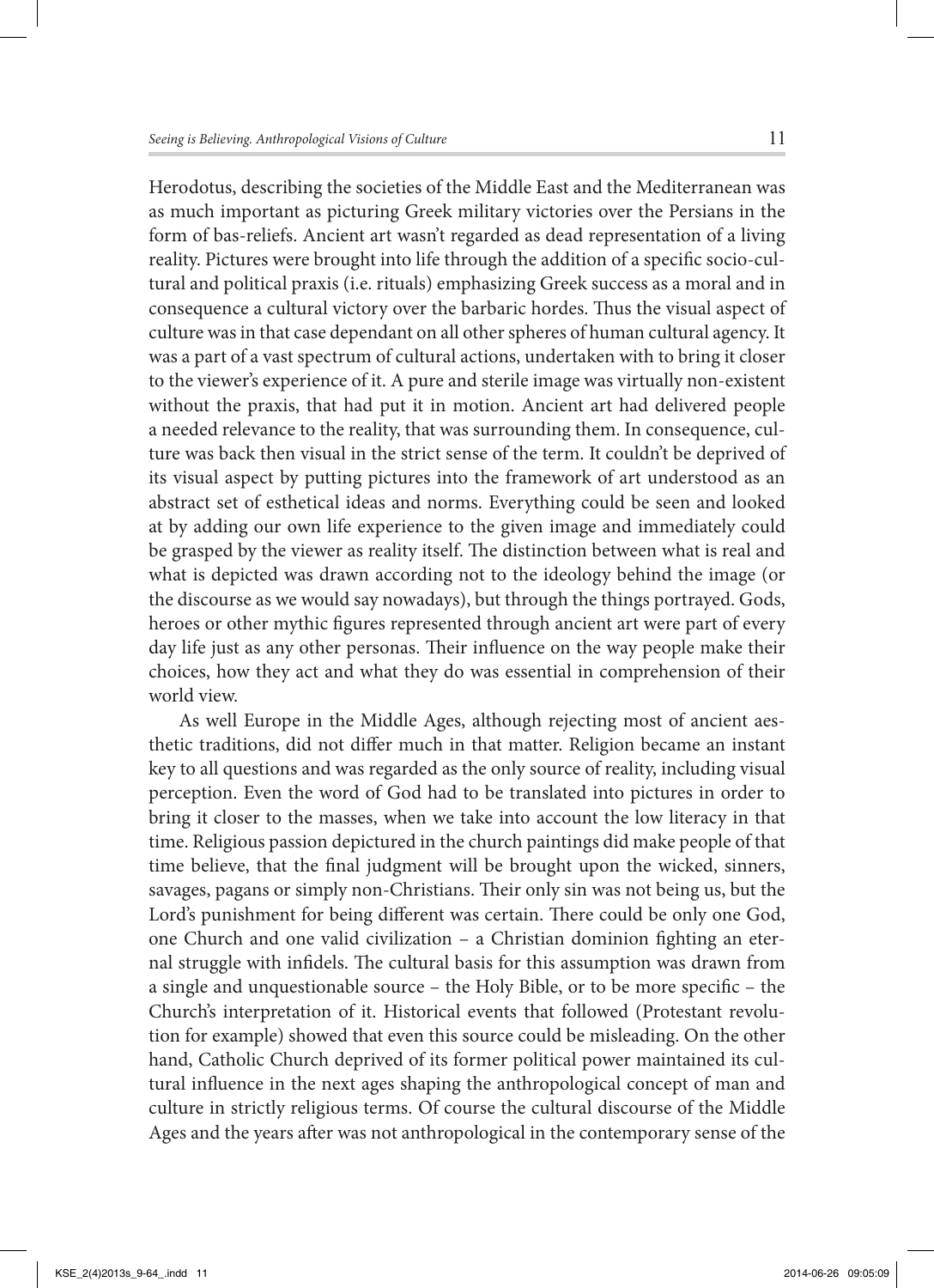word. "Anthropos" as a general category was bounded by the context it was surrounded. This changed with the rise of Enlightenment and 19th century social and philosophical paradigm. The imagery of this time period directed the study of man into the field of universal cultural characteristics share by all man kind, not just particular cultures. The myth of a "noble savage" did spread across Western hemisphere and early researchers contributed to its ideological foundations through basic ethnographic study of the world's cultural diversity by assembling what was regarded as visually interesting. The set of carefully selected cultural items, like material tools or "primitive" art, did quickly fill the shelves in European museums with various exotic artifacts. Their esthetic value had been estimated through their similarity with Western counterparts. 19th century ethnography focused clearly on collecting evidence of the primary role of white man's culture among existing and past civilizations. The image of the Other was pushed into the field of distant historical events that had shaped the contemporary image of the human kind, i.e. Western civilization. "Our living ancestors" were pictured as quasi Neolithic communities, in some sort similar to the Europeans, but also full of savagery and violence. Victorian imaginarium of anthropology was rich in such vague comparisons. Early techniques of capturing the image through daguerreotypes or photography could hardly reflect the cultural reality on the basis of the image alone. Visual anthropology was still in the making in that time. Therefore the question we have to raise in this context is not just when anthropology became visual, but also who did contributed to that phenomena, how culture had been pictured through the years, and (last but not least) why visualization became a significant issue not just in anthropology itself, but also other academic domains.

The very moment anthropology opened its eyes as an independent discipline within humanities was also the moment the Western world had started to look at other cultures from the position of colonial dominance, power and usually also by application of direct or indirect violence. However, before Victorian anthropology and colonialism had begun to start their own ethnographic enterprises in Africa or India, the study of culture used specific visual methods and data as a tool for systematic recreation of the existing and past cultural diversity. Of course the limitations of early 19th century technology couldn't provide the picture how these objects were used by their owners through photographs, sound recordings or movies, but nevertheless the Museums in London, Paris or Vienna started to be filled with cultural objects from every corner of the world, making for the viewers much easier to see how the tribes and civilizations outside Europe changed through the ages until its present form. The Other had to be put in display in all its diversity for the bourgeoisie eye to make it more real, possible to grasp, and rationally explained. The historical aspect of the interpretation of these exhibitions is obvious in the light of the ideology of social evolutionism or early positivism. Both approaches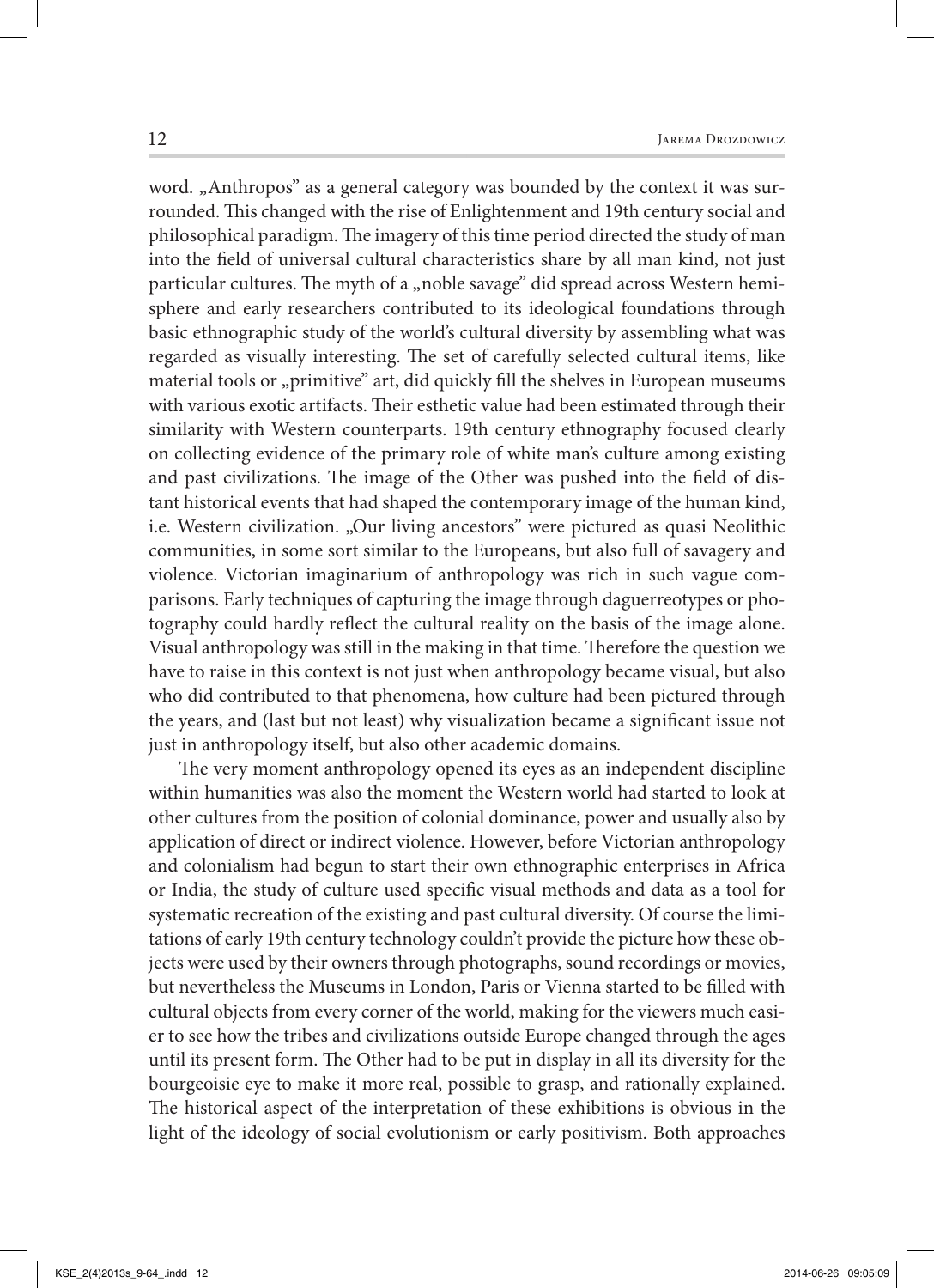were taking the idea, that cultural diversity seen in the museums cabinets has also a natural basis, for granted . Again, the aesthetic evaluation of so called primitive art, however also much appealing to the 19th century artists *milieu*, took over and rationalization of the category of cultural difference has been moved onto the field of natural sciences. The holistic approach of anthropology in its infancy affected the study of culture in terms of race, natural order and development. Western civilization was considered as the most advanced form of cultural achievement of Man. The picture of the Other had gained much in its contrast. Monochrome visions of culture became common and dominant. As George Stocking states, the industrial revolution had put a symbolic mark in what was back then (i.e. traditional societies) and what is now (the Victorian society in Britain for example) (Stocking Jr., 1987: 187). Cultural primitivism was exaggerated and over exposed through collections of curiosities – stone tools of Aborigines, Egyptian mummies, or African fetishes. On the other side, cultural development was measured in technology and science; London's Crystal Palace where these mummies and fetishes were displayed was a good example of it. It was a clear symbolic self-expression of Western civilizatory and technological domination through architecture and art.

As technological means allowed to grasp the picture of anthropological field of research through photography and later also movies, the visual aspect became slowly, but surely an integral part of the ethnographic description of the cultural universe. The visual paradigm, still bounded by the direct experience of an image, was slowly entering mass production and reproduction pushing it beyond its context of origin. Thus the image became independent and had gained much autonomy. Nevertheless, the best way to look at a early 19th century daguerreotypes was to see them in person. As this technique is based by putting the image on a silver plate it may also be taken as a specific Lacanian mirror of the viewer. Civilized Europeans looked at themselves also often through the image of the savage depicted. What they did see, was an astonishing. A striking resemblance was found in these images, which linked the Europeans with the societies outside Europe through a fragile thread of historical associations. The nature of the main difference between both parties involved was grounded in terms of temporal discrepancy on the level of cultural development and modernization. According to many, the "bon sauvagé" was a direct reflection of a unspecific Neolithic community of first unnamed Europeans living somewhere in the midst of a distant history. In the eyes of the Enlightenment philosophy followers, the "savage within" could be domesticated if only one would reject everything what was irrational, i.e. superstition, magic, religion etc. – that is related to the past. One had to be oriented towards a modernist future, where there was no place left for all of these peculiar artifacts of the primitive past. Science, also social anthropology, was regarded as a tool for this transition, as well its visual aspect was instrumentalized by the ideology of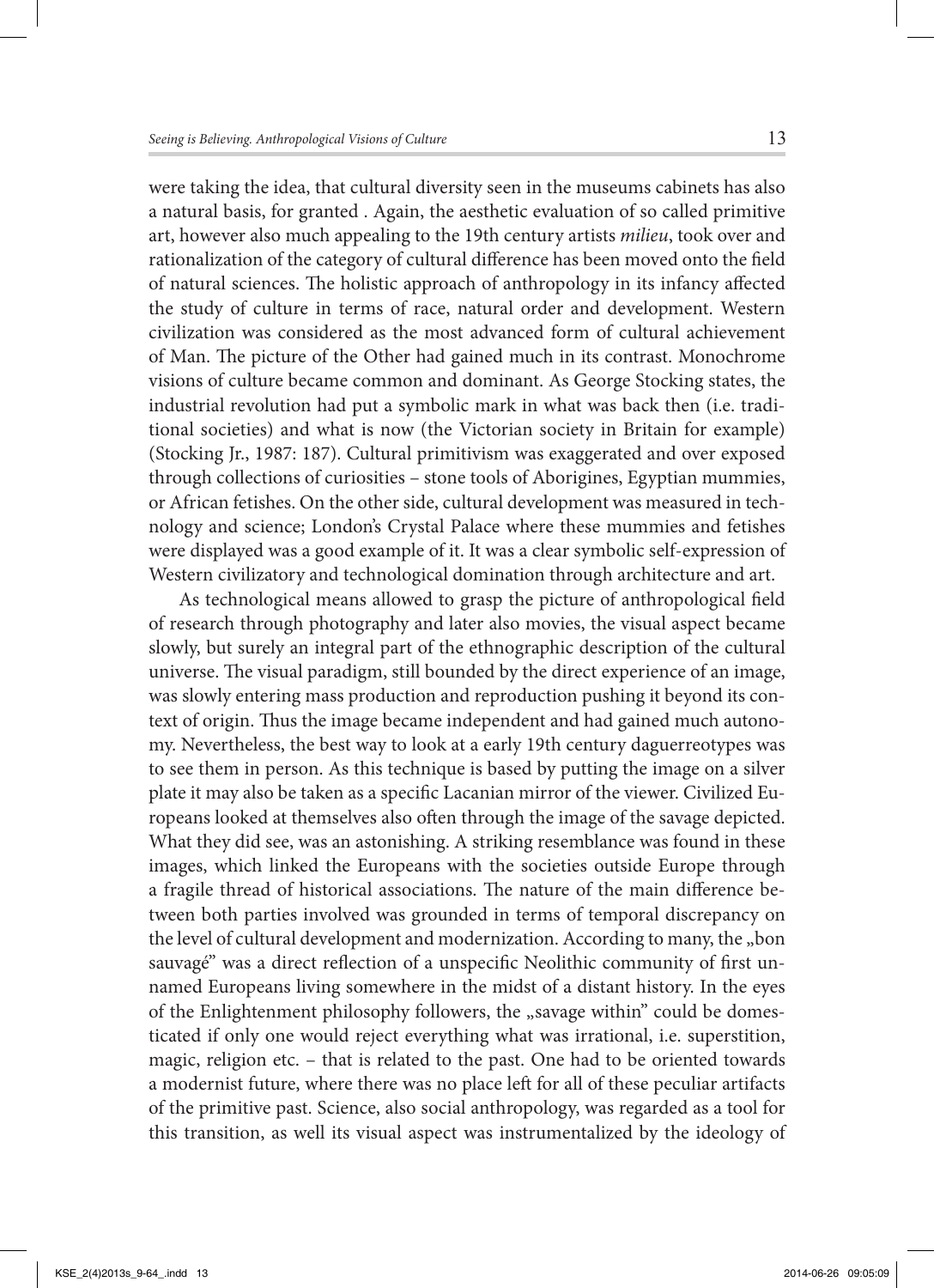(forced) modernization. Obedience to this positivistic postulate was compulsory and modern visual technology could help to overcome all obstacles. The birth of visual ethnography is closely linked with the emergence of new media. It is conditioned by the means we are given by the very historical moment we live in. The socio-cultural context of various approaches towards the visual is as much important as the pictures produced by visual ethnographers themselves. Building of a significant and contextualized relation between the picture and the viewer might be a key factor in reconstructing the critical trajectories of emergence of visual anthropology and the basic modern visual paradigm in the study of culture.

The photographic journeys of Edward Sheriff Curtis in the American Wild West by the end of 19th century deliver a good example how the construction of the image of Native Americans was perceived not just by ethnographers, but also by Curtis's fellow Americans, entering modernity equipped with a set of technological and scientific lens, which could provide a sharper image and more focused reflection of reality. Curtis's photographs depict American Indians in what was seen as their natural habitat – the great plains of the Mid West, pueblos of the South West or the stony coastal beaches of Alaska scattered with totemic poles. In a kind of mythological narrative Curtis is telling the story of the Sioux or the Navajo in phrases consisting just from images – much emotional, appealing and truly romantic in their esthetical and ideological level of interpretation. This does not change the fact that his viewers expected these images to be real. They were made in the heart of the American nation in its making, showing the slowly agonizing native tribes and cultures making room for a new Western civilization. So did thought Curtis's clients, like J.P. Morgan, who financed most of his expeditions. Although not a professional anthropologist, the American photographer in fluenced strongly through his works experts on Native American culture like his co-worker and friend George Byrd Grinnell. Their fruitful cooperation had made it possible to popularize a specific image (or simply a myth) of the Indians among white Americans. On the other hand it had also made the foundation for wide spread interest in the indigenous cultures.

Curtis's work published in the years 1907–1930 as the twenty volumes titled " The North American Indian" became without shadow of a doubt a almost instantly a success. Through placing the images in a carefully described stories telling the life style of the Indians, Curtis managed to fill the image stills with life and simultaneously gain interest from his readers across the continent, as well from abroad. The image of the Other, embraced by many, was slowly settling in the Western world view as a given idea of Otherness. The exoticism applied towards that imagery was surely a necessary element for distinguishing between us and them. The picture had won more of its contrast. Strongly technological Western world had looked at the Other with a feeling of a lost innocence, nobility and pureness that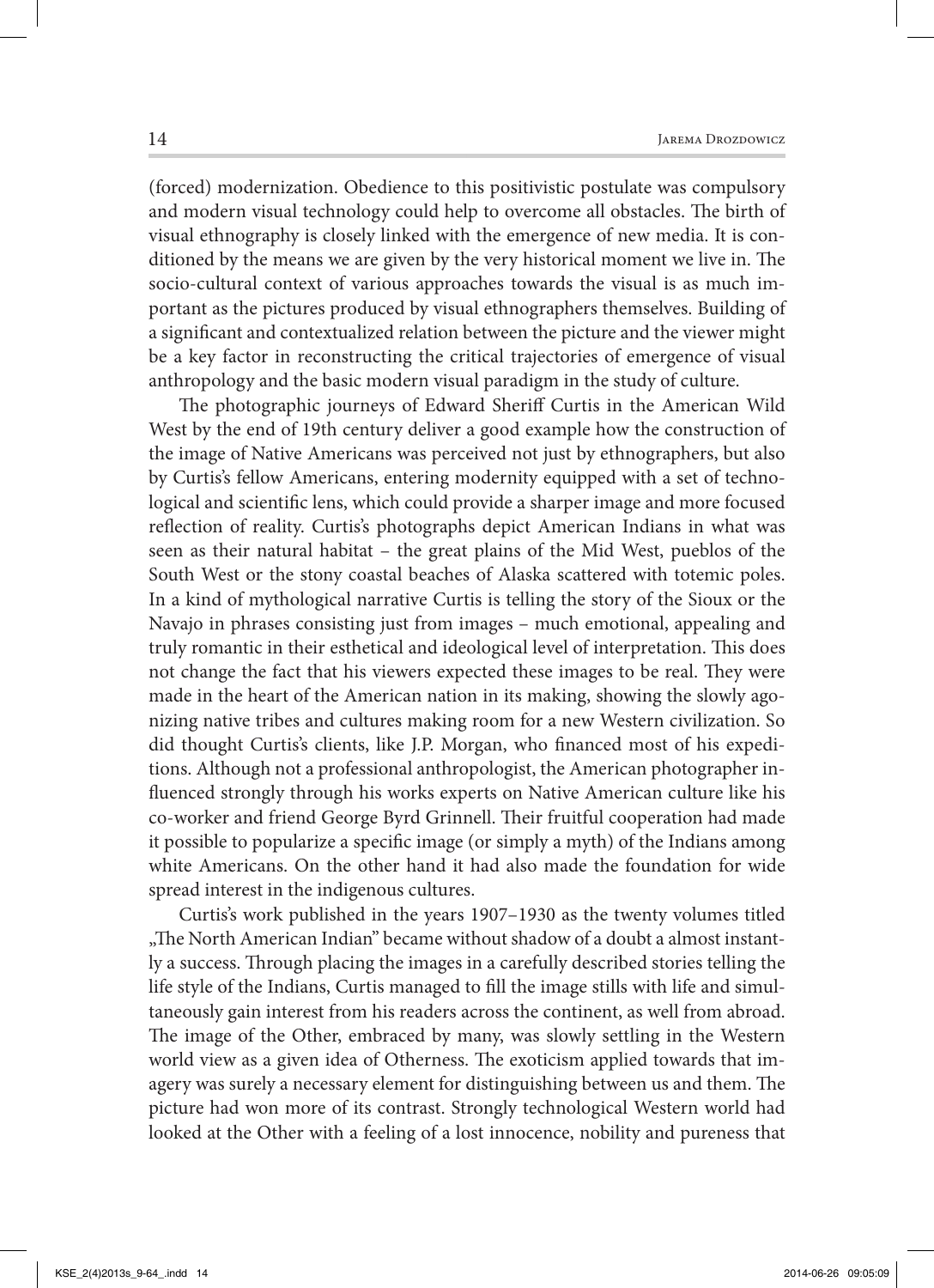we once had. Curtis photographs had reflected that belonging in a way, which is even today regarded as highly esthetical. His photographs are often found and reproduced nowadays in a form of popular posters, t-shirts or even tattoos. For Curtis himself the American Indian was thus an excellent example of specific processes, which tackled all other indigenous groups and contributed to the vanishing of their culture or sometimes physically the Indian groups themselves due to war, starvation or disease brought by the colonizers. Indians of the South West became against their will a symbolic recapitulation of the most violent side of !9th century American history and of the cultural contacts between natives and the whites.

Rising dominance of the occidental view was recaptured by the American photographer by putting the Indians into imaginary frames of traditional culture. For Curtis making pictures was somehow remaking history, or to be more specific his own view of a very particular past. A past, which had moved the indigenous discourse into the area of made up Wild West imagery and not facts. Anthropological picture taking has been quickly transgressed into fictional picture making. An interesting aspect of this approach is related to Curtis's own method of work. It is known, that every single evidence of modernization of the Indians was removed from the frame, and he was also known for a careful preparation of the photo set and making all Western artifacts (like clocks, tools or clothing) simply disappear. This kind of falsification of image might be however conceptualized in reference to the ideology behind it. His oddly understood perfectionism was at the same time a moral postulate. He and some of his contemporaries was convinced of the importance of rescuing the traditional Indian culture from vanishing. The Sioux or the Navajo were themselves a "vanishing race" and the urgency of capturing precious moments of their genuine indigenous existence was as much important as portraying those people's life in terms acceptable and driven from the early Western anthropological theories of human cultural universalism. As an effect of this, Curtis was reluctant to go into the specific of a particular example, instead making general conclusions on all American Indians and expressing the idea, that "all native peoples were a homogenous culture" (Kennedy, 2001: 4).

In the light of Curtis work the ethnographic image became at that time an object of a more or less obvious manipulation. Staging scenes by photographers and movie makers for a better look in front of camera required an intervention in the picture itself. Two, most known examples of manipulating the cultural reality, are related to movies by Louis Buñuel, "Land without bread" and Robert J. Flaherty's "Nanook of the North" and "Man of Aran". The mentioned movies are early 20th century attempts to reflect not quite strict ethnographic data, but to provide a general look on local European cultures and their folklore in an age of a spreading modernity. We may argue of course, that neither Buñuel nor Flaherty were anthropologists in a strict sense of the word. But Buñuel, a surrealist filmmaker,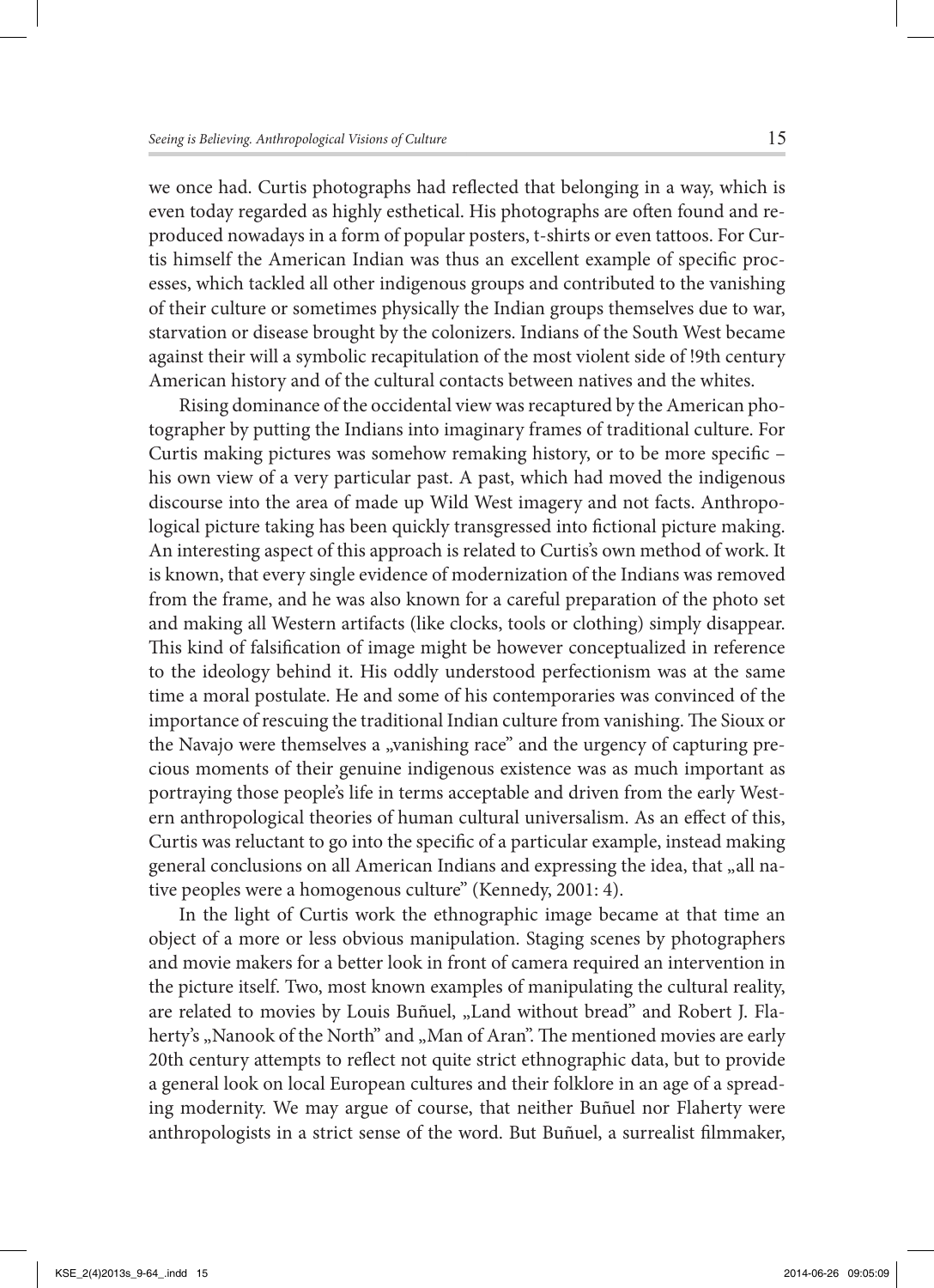and Flaherty a pioneer in film documentary, were using the same ethnographic language for their different causes. Buñuel portrayed a local village on the Spanish-Portuguese border operating with shock, disgust and moral provocation. Flaherty on the other side, imitated anthropological fieldwork. His goal was to present the universal struggle between man and nature. The Inuit family of Nanook had to fight for its survival in the far north just like the Irish fisher family of the Aran Isles had to undergo the final battle with the sea to maintain its economic existence. Direct interference in the picture is in both cases visible in falsification of ethnographic data for the sake of an audience attracting narration.

Changing facts, arranging ceremonies and inserting objects from different cultural contexts became fashionable. It turned into carefully constructed *modus operandi* of visual anthropology in that time. Natural cultural situations and picturing every day life of people were transformed to a culturally acceptable aesthetics. Everything had to be just perfect for the Western eye. This affects also the work of Curtis, criticized for obvious image manipulation at both levels – taking the actual picture and post production. Removing modern material artifacts was for Curtis and people of the modern age necessary for recapturing the true nature of the Wild West, where civilization and tradition clashed. American Indians were never wild enough with their horses and plumes, Pygmies of Congo never archaic enough with their bows and stone axes, and the Trobriand Islanders never exotic enough with their ceremonial masks and pearl necklaces. This iconography of otherness was interpreted as a symbolic triumph of civilization over savagery; a visual domination taking place along military, political and economic conquest of non-Westerners. Colonialism has been extended in this manner into the visual sphere.

This problem, tackled by Edward Said in his book "Orientalism", is even more emphasized in the analysis by James Clifford of Marcel Griaule's ethnographic praxis in Africa in the 1930's (Clifford, 1983). What is significant here, is that Griaule, a leading figure in French ethnology beside Michel Leiris, had developed a specific concept of fieldwork - "a documentary system (governed by images of collection, observation, and interrogation) and a initiatory complex (where dialogical processes of education and exegesis come to the fore)". These two approaches were perceived by Griaule as complementary. The shift from collecting the images to understanding the meaning of it was a smooth transgression from the imperial gaze to intercultural dialogue. During his Dakar-Djibouti and Mali missions Griaule collected a large number of photographs, which are now gathered in *Musee de L'Homme* in Paris. These images were for him not just dead objects; a final product of the anthropological fieldwork put in a static exposition. They might be brought to life again by reconstruction of a cultural map of the human terrain. The cartographic metaphor is here accurate in the sense of Griaule's work as a aerial spotter before his ethnological career. In his case the colonial eye isn't that harsh as Said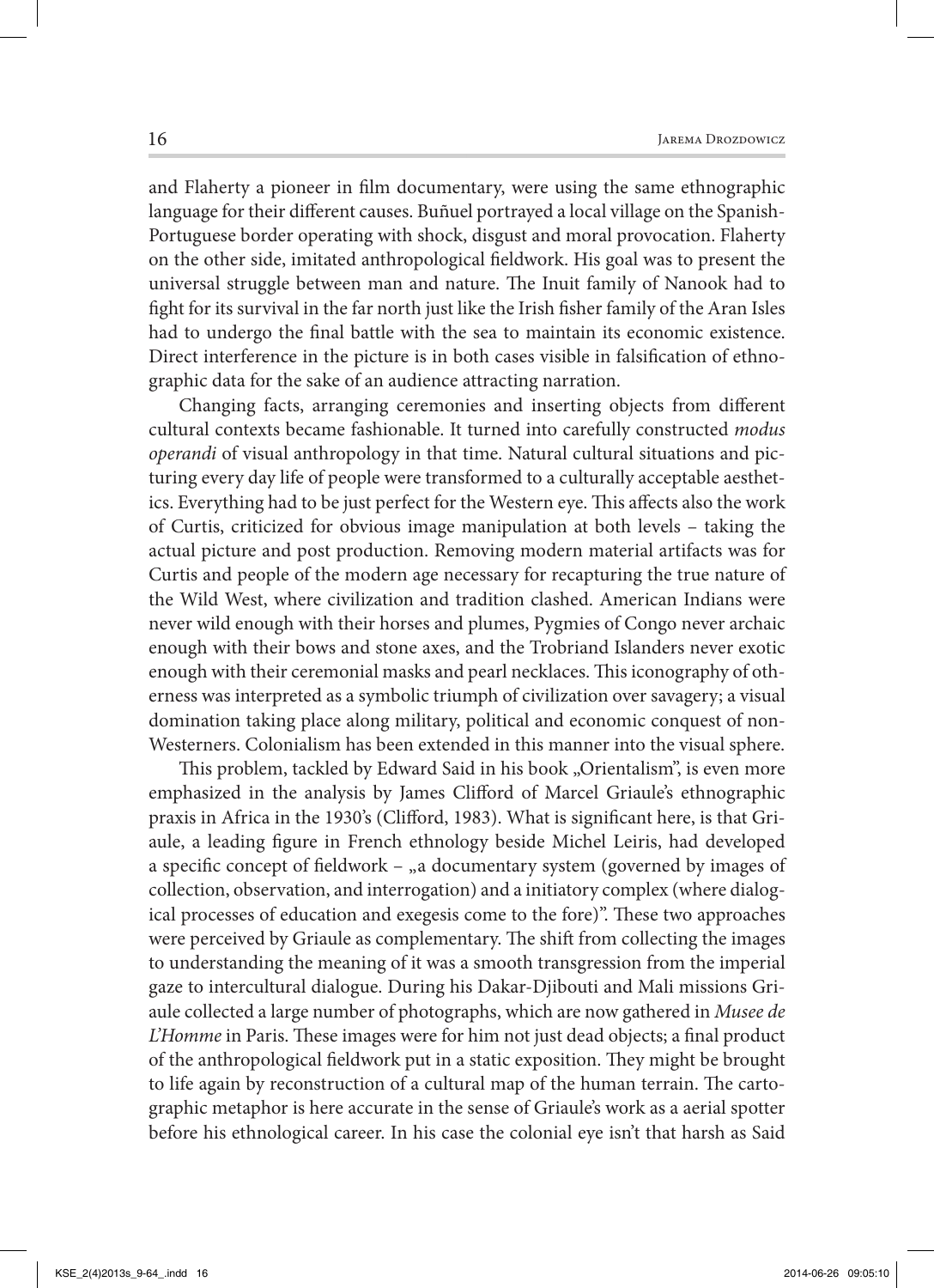would like to see. It is the absolute gaze from above. The visual data and observation has in the French scholar's view much more potential to deliver an adequate information on African cultures as interviews done in the field, according to him an uncertain form of oral collaboration. Griaule points out the assumption, that the image brings the "edge needed to provoke, control, and verify confessional discourses". It delivers the clarity of cultural relations, and in the context of colonial French rule over a large part of Africa this works both ways. Griaule observes and photographs the Dogon, and, as he witnessed, the natives are following his every step with their eyes. Nevertheless, this mutual observation was far from equality. It was a drama of application of colonial power and forcing obedience. More a situation of George Orwell's experience as a colonial police officer killing the infamous elephant, than a Clifford Geertz's participation in a Balinese cock fight. Compulsive capturing of the images was for Griaule the first step in a controlled process of revealing culture's hidden secrets.

With the decline of the colonial system, the vanishing of its traditional object of interest (traditional societies), and the processes of globalization anthropology shifted from the study of particular cultures in their local environments to questions on culture of a more philosophical nature. So did its visual sub-discipline. Thus culture became an issue understood in terms of subjective experience of the people captured on photographs and film. The experiment undertaken by Sol Worth and John Adair in 1966 by handing out 16mm cameras to the Navajo Indians previously teaching them to use this equipment, has shown an existing gap in what anthropologists see and what is perceived by their native interlocutors. The same issue is raised in ethnographic cinema of Jean Rouch or Tim Asch. However, the image of the Other today became blurred and dynamic. The more we want it to stay still in the frame the more it is unreachable. The desire to get it in order, to structurize the existing cultural phenomena by freezing the moment on tape and to digitalize the visual data isn't over yet. As we come to the question why anthropology is still attached to this wishful thinking we may ask ourselves if anthropology can be ever deprived of its eyes at all. Seeing is believing, as visual recapturing of foreign rituals and customs brings them closer into our own cultural home; makes the Other if not our close neighbor and friend, than at least someone who's way of living we acknowledge. The important difference between today and early visualizations of cultures by Edward Curtis, Bronisław Malinowski and later by Gregory Bateson and John Collier lies upon the ideology behind ethnographic images. As Jean Rouch mentions in one of the interviews visual anthropology shares an uncertain future, but it will survive as long the production of ethnographic imagery does not become purely technical and will maintain its link to reality. Symbols are meaningless without the practice which puts them in motion. The practice of anthropology is what anthropologists do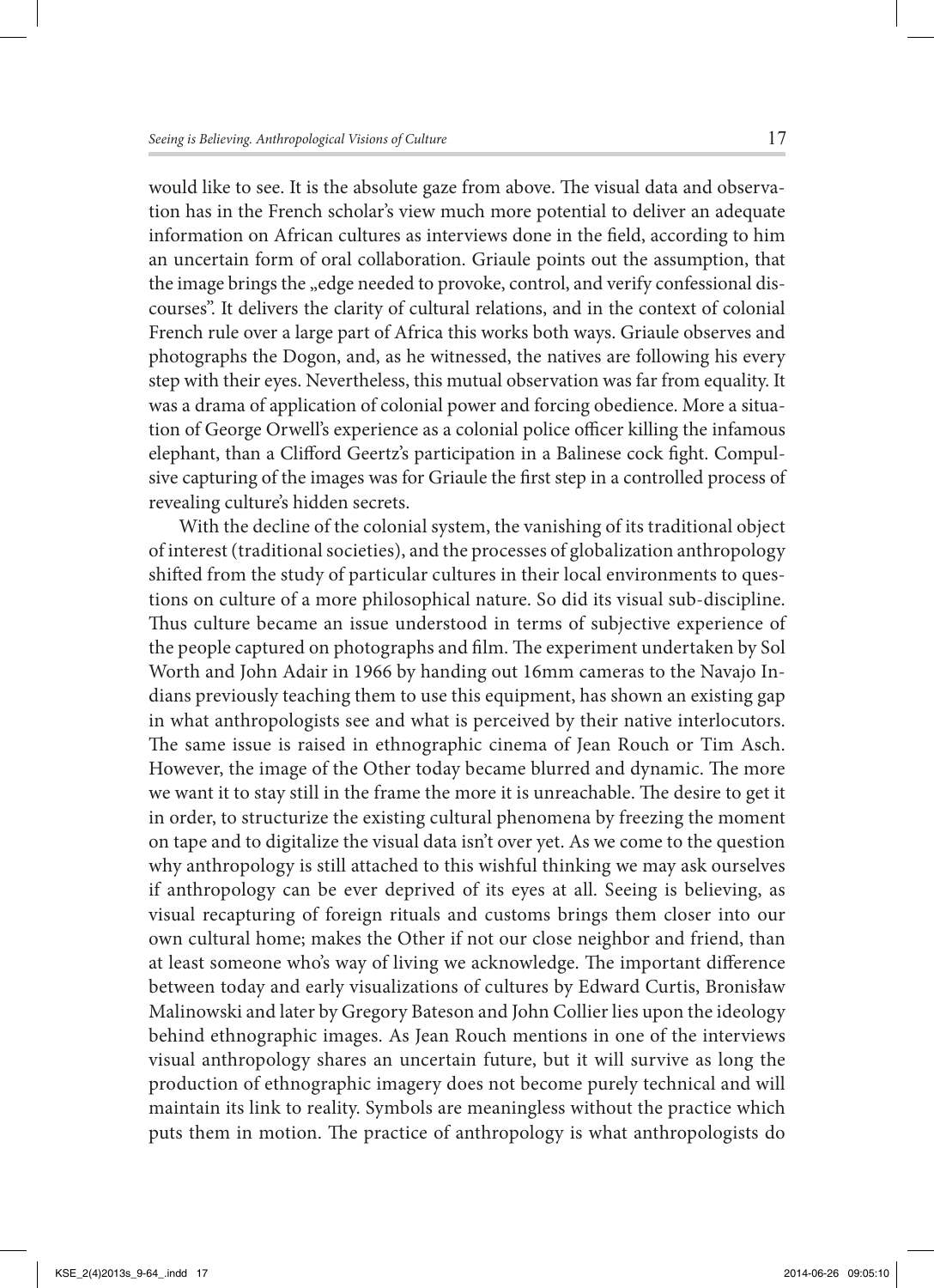as James Peacock says. The practice of the image is to be seen and the visions of culture delivered by anthropology perform still quite well despite their more or less obvious limitations.

Today visual anthropology (ethnography) is a well established sub-discipline with a wide range of interest areas and a rich cognitive toolbox. Visualizing ethnographic knowledge is regarded as an important and often necessary part of the enterprise even today by a large group of fieldworkers. This omni-presence of the "visual" in anthropology is certainly an effect of the past debates and polemics on the nature of the anthropological work and its object of study, but it is also the consequence of the anthropological practice itself. The act of cognition is always linked with the senses. Understanding how the cultural "Other" thinks, acts and feels involves the sensory machinery we all posses and allows it to establish a close relation to what is out there by seeing, smelling, touching and hearing. Of course these senses may function both ways; they shape our image of reality through delivering empirical data our minds are able to process, but on the other hand due to their imperfection they are a boundary we will probably never cross. Human beings are sentenced therefore to life in the sensory "Panopticon" of seeing other and ourselves through the bars of social roles, cultural values and institutions. In this context the visual aspect of  $_{\rm o}$  doing" anthropology in the field is related to the somehow esthetic evaluation of these fields of our existence and a visual translation into our own terms, symbols and metaphors. We simply cannot leave behind what is culturally determined. Our cultural glasses are accompanying us through all stages of life and in all of our actions, shaping them through motivating agency on the basis of particular cultural ideologies.

Being aware of our ethnocentric evaluation and culturally limited worldview is certainly new to some researches, and surely not widely accepted in the public sphere in countries with w homogenous cultural structure (or rather a popular view of a national monolithic community), which is very much the case of Poland for example. The aim of anthropological research in this case is often to highlight the real cultural diversity of these societies, carefully hidden by recent history (in Eastern Europe the time of the communist regimes), as well contemporary or future processes which will involve these societies to confront and acknowledge the presence of the "Other". Visualizing cultural diversity makes probably the attempts to apply anthropological knowledge a much easier task, or at least it allows to make the first move in the right direction.

Bringing together again anthropology and the field through the visual component has to include the vast discourse, which is being associated with this issue. As methodology of visual anthropology has gained much attention through works of such authors like Sarah Pink, Jay Ruby, Marcus Banks, or John Collier its theoretical foundations are still at stake. The visual discourse is in this scientific domain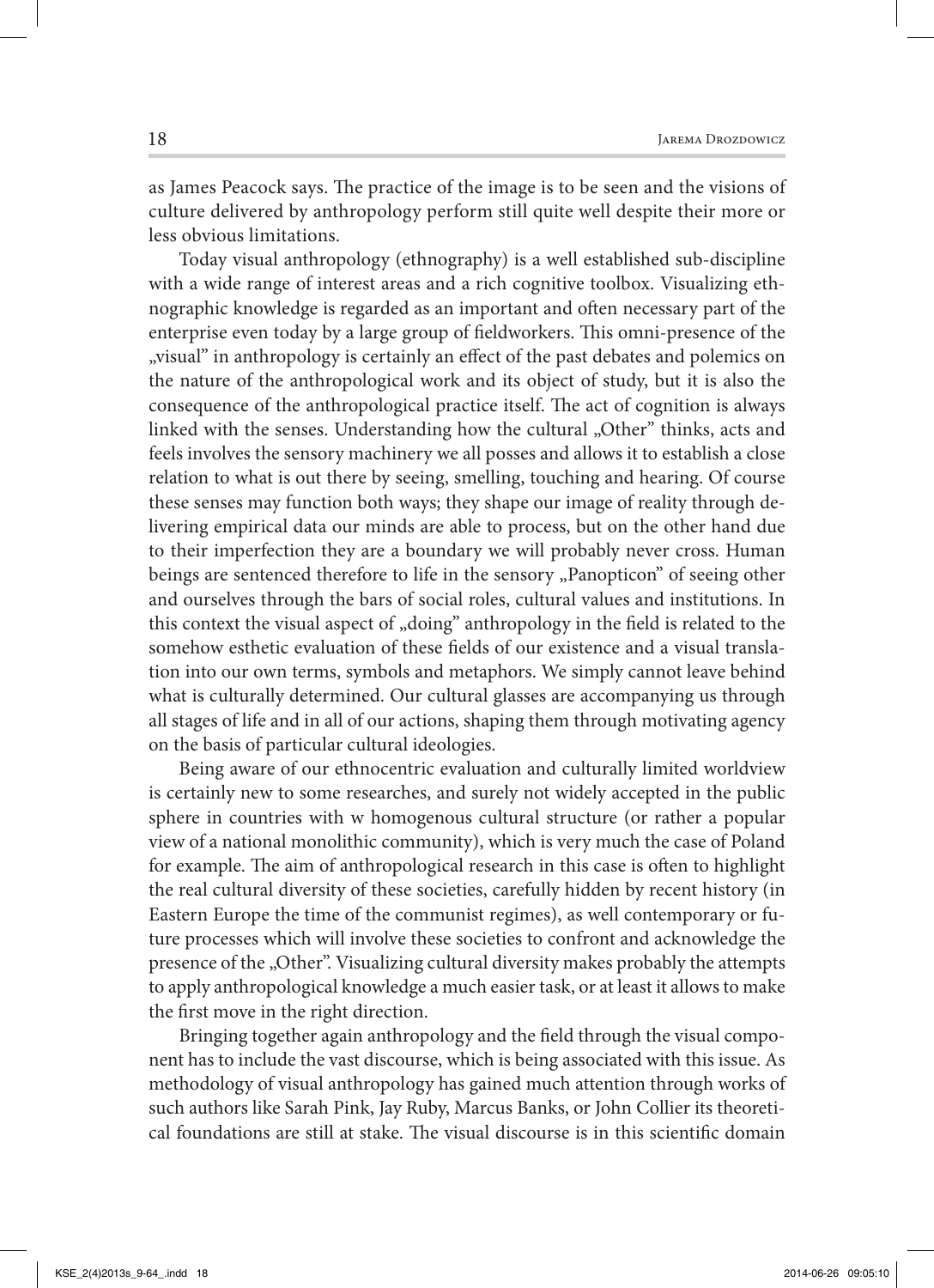scattered with polemical debates on what anthropology is allowed to do, and what should be left as it is. Its a key issue in today's anthropology, and not just in relation to its visual sphere. Subjective engagement of the researcher when conducting fieldwork is regarded by some as a unnecessary and dangerous, thus leading to falsification of ethnographic data. Our own eyes cannot be trusted anymore. A radical disconnection is needed, a groundbreaking de-visualization of anthropology, which could save the day (scientific objectivism) – as some of those critics say. This kind of critique however does not see the close link of contemporary cultural processes with the visual basis. The presence of new media and visual technologies seem to expand the range of references of human agency in contemporary culture, especially when we speak of its global character. If the postulated de-visualization would be considered as a part of modern anthropology it might find some attention among those scholars, who are fundamentally grounded in the mentioned above critical issues. If seeing the "Other" equals believing in our anthropological knowledge it also means, that the awareness of the limitations to our scientific eyes is as much important as the effort to produce a paradigm, that does not impose any power onto the people's lives in terms of repression and dominance as it has in the past.

## Literatura

- Banks M., Ruby J. (2011). *Made to Be Seen. Perspectives on the History of Visual Anthropology*. Chicago & London
- Clifford J. (1983). *Power and Dialogue in Ethnography. Marcel Griaule's Initiation*. (W:) *Observers Observed. Essays on Ethnographic Fieldwork*. Red. G.W. Stocking, Jr. Madison & London
- Collier J. Jr., Collier M. (1986). *Visual Anthropology. Photography as a Research Method*. Albuquerque
- Curtis E.S. (2001). *The Plains Indian. Photographs of Edward S. Curtis. Lincoln*
- El Guindi F. (2004). *Visual Anthropology. Essential Method and Theory*. Oxford
- Flaherty R.J. (1922). *How I Filmed Nanook of the North. Adventures with the Eskimos to Get Pictures of Their Home Life and Their Battles with Nature to Get Food. The Walrus Fight.* "World's Work" October, s. 632-640
- Gross L. (1985). *Life vs. Art: The Interpretation of Visual Narratives.* "Studies in Visual Communication" vol. 11, no. 4, Fall, s. 2–11
- *Interart Poetics: Essays on the Interrelations of the Arts and Media.* (1997). Red. U.B. Lagerroth, H. Hedling, E. Hedling. Amsterdam-Atlanta
- Kennedy M.H. (2001). *Introduction*. (W:) E.S. Curtis, *The Plains Indian. Photographs of Edward S. Curtis*. Lincoln
- Peacock J.L. (2004). *The Anthropological Lens. Harsh Light, Soft Focus.* Cambridge
- Pink S. (2006), *The Future of Visual Anthropology. Engaging the Senses*. London and New York
- Pink S. (2009). *Visual Interventions. Applied Visual Anthropology*. Oxford, New York
- *e Principles of Visual Anthropology.* (2003). Red. P. Hockings. Berlin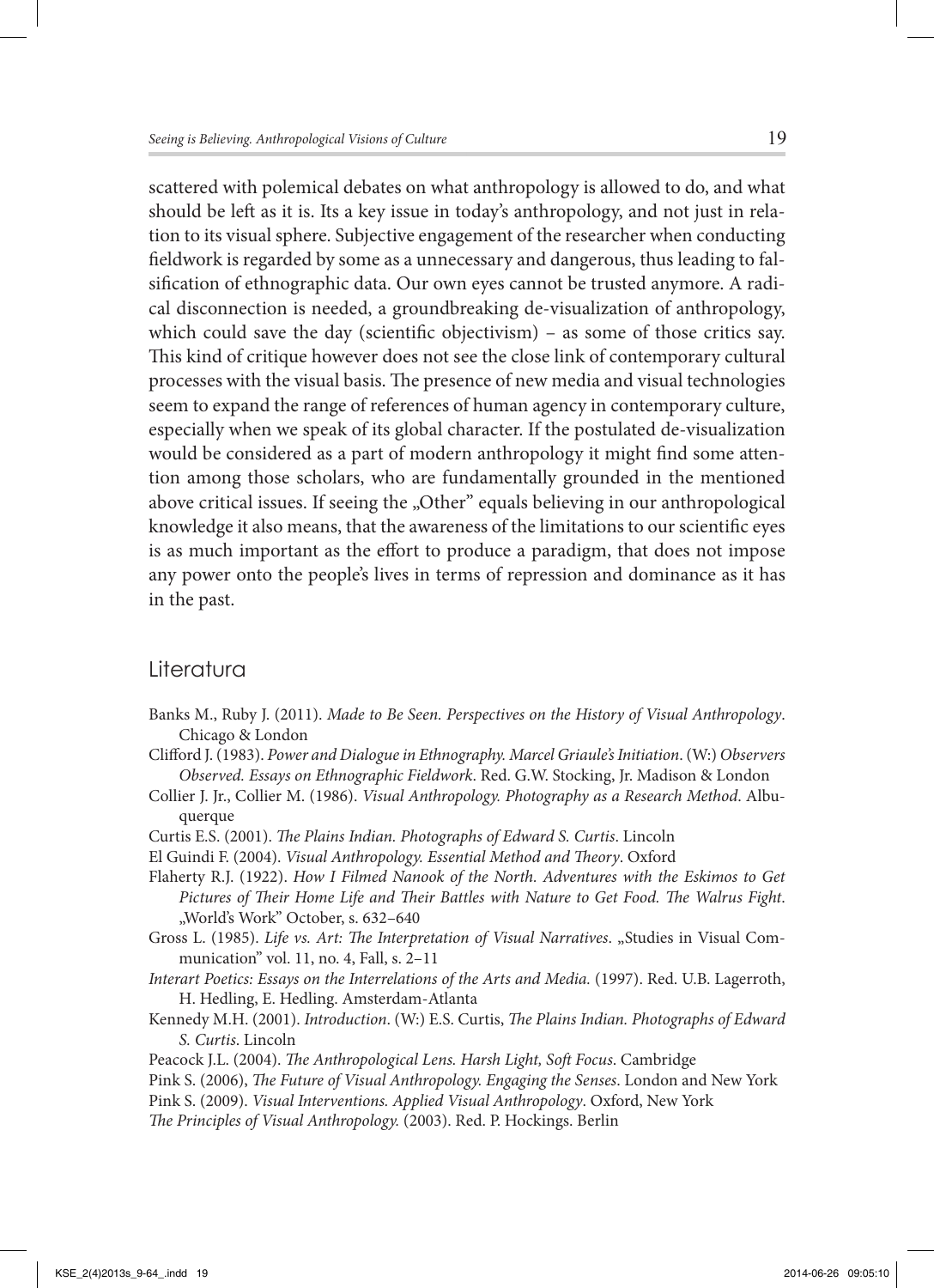- Ruby J. (1981). Seeing Through the Pictures: The Anthropology of Photography. "Camera Lucida" no 3, s. 19–32
- Ruby J. (1989). *The Teaching of Visual Anthropology*. (W:) *Teaching of Visual Anthropology*. Red. P. Chiozzi. Firenze
- Ruoff J. (1998). An Ethnographic Surrealist Film: Luis Buñuel's "Land Without Bread". "Visual Anthropology Review" vol. 14, no. 1 (Spring/Summer), s. 45–57

Stocking G.W. Jr. (1987). *Victorian Anthropology*. New York

Worth S., Adair J. (1972). *Through Navajo Eyes. An Exploration in Film and Anthropology*. Bloomington-London

# Zobaczyć znaczy uwierzyć. Antropologiczne spojrzenia na kulturę

Streszczenie

Wizualny aspekt kultury, rozumianej w jej najszerszym z możliwych sensów, od dawna jest przedmiotem dociekań naukowych. Uwaga ta odnosi się do szczególnego wymiaru badań nad wizualnością, realizowanych w ramach paradygmatu antropologicznego. Jakkolwiek jego granice są dziś płynne i cechuje je swobodne przenikanie się określonych tradycji badawczych, to możemy z dużą dozą pewności wskazać na wyraźny historyczny ciąg myśli o charakterze antropologicznym, który odnosi się bezpośrednio do kulturowych kontekstów otaczających sferę zmysłową. W szczególności uwaga zostaje skupiona na relacjach łączących obszar szeroko rozumianej wizualności i kultury. W przypadku antropologii jest to fakt znaczący, zwłaszcza że dyscyplina ta od dawna zajmuje się problemem miejsca obrazu oraz samego aktu spojrzenia w przestrzeni kulturowej. Spojrzenie stanowi swoisty akt mowy, podczas której artykułowane są partykularne kody kulturowe. W optyce antropologicznej kluczowe wydają się jednak te, które określają "Innego" w terminach odmienności kulturowej, językowej czy też niekiedy wręcz biologicznej (rasowej). Specyfika wiedzy etnograficznej opiera się zatem często na zapośredniczonym poprzez zmysł wzroku poznaniu tego, co obce, dzikie i nieprzeniknione. Kolejnym logicznym krokiem jest zatem ujarzmienie "Innego" w kategoriach naszej własnej kultury, a narzędziem tego rodzaju hegemonii staje się sfera zmysłowa.

Od czasów greckich i pism Herodota wizualne przedstawienia odmienności kulturowej zyskiwały na znaczeniu. Jest to fakt tym istotniejszy, iż w czasach antyku obraz związany był silnie z obiektem na nim przedstawianym. Relacje pomiędzy wizualnym obiektem a patrzącym miały charakter magiczny, w którym to patrzący włada niepodzielnie nad pokonanym w bitwie wrogiem, demonem lub dzikim zwierzęciem. Historyczne zmiany, jakie dokonały się w świecie zachodnim, pociągnęły za sobą także transformację miejsca obrazu w kulturze. Dyskursy religijne wieków średnich umocniły przekonanie, iż obraz łączy z rzeczywistością zykalną niewidzialna nić, której siła tkwi nie w porządku ludzkim, lecz nadprzyrodzonym. Ikoniczny charakter wizji potępienia i zbawienia, prezentowany wiernym poprzez sztukę chrześcijańską, trwale zakorzenił się w zbiorowej świadomości mieszkańców Starego Świata i utrwalił jednocześnie antropologiczne dociekania w manierze etnocentrycznego przeświadczenia o wyższości europejskiej kultury nad tym, co leży poza granicami Europy. Początkowo antropologia współuczestniczyła w kształtowaniu się zachodniego schematu myślenia o wizualności na zasadzie dostarczania uprawomocnienia moralnej oceny różnic